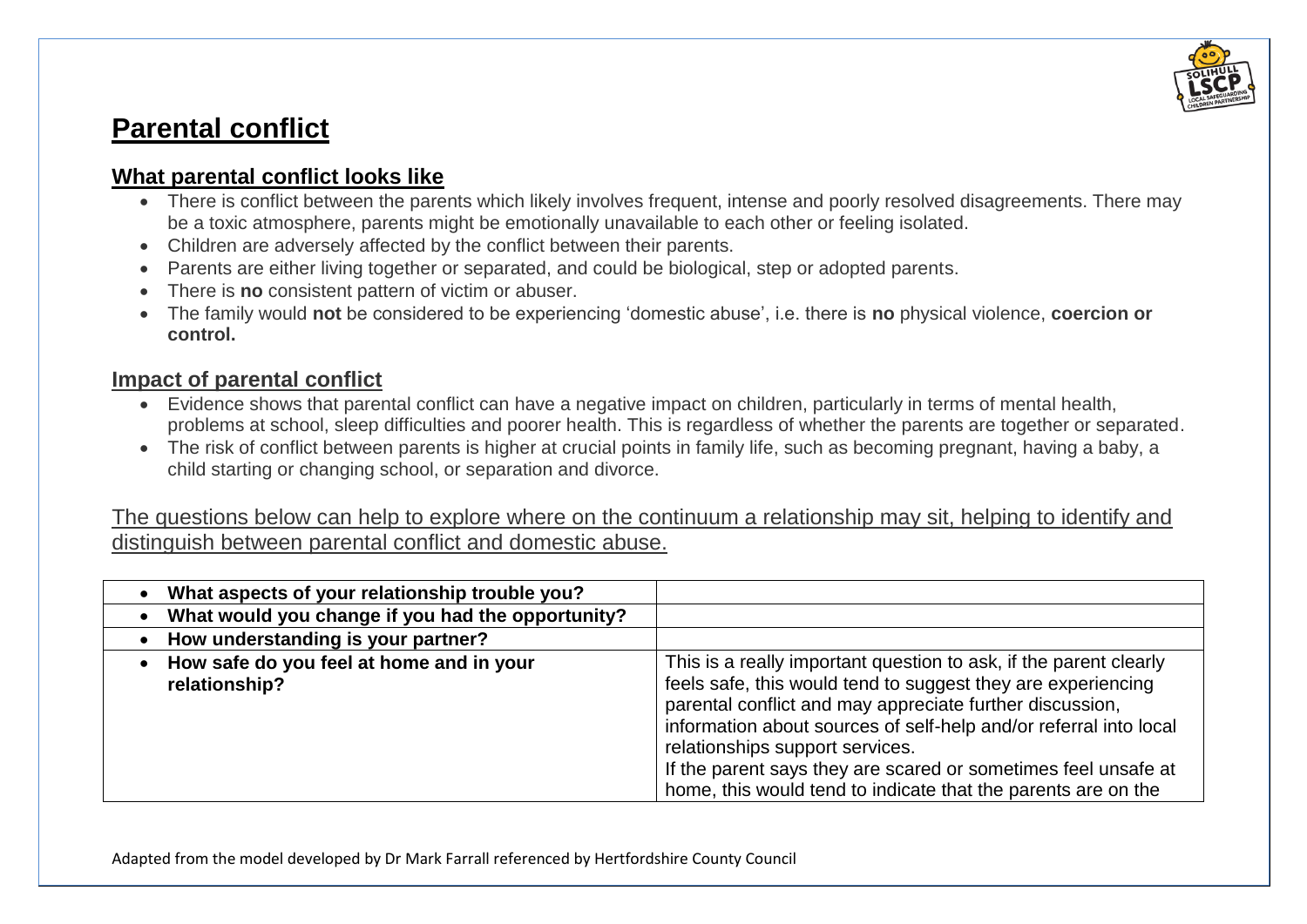

| How confident do you feel about making decisions?<br>$\bullet$<br>How comfortable do you feel about expressing your<br>own views and opinions? | domestic abuse side of the spectrum (including on the domestic<br>abuse side of 'situational couple conflict and abuse') so a<br>referral into local domestic abuse pathways and processes<br>might be appropriate<br>These questions might indicate the presence of coercive or<br>controlling behaviour within the relationship. |
|------------------------------------------------------------------------------------------------------------------------------------------------|------------------------------------------------------------------------------------------------------------------------------------------------------------------------------------------------------------------------------------------------------------------------------------------------------------------------------------|
| How much choice do you have about your own life<br>$\bullet$<br>and family life?                                                               |                                                                                                                                                                                                                                                                                                                                    |
| Where is the joy in your life?                                                                                                                 | Those in an abusive relationship may feel the lack of joy in their<br>life and start to see the reality of their situation.                                                                                                                                                                                                        |
| What would your children say about life at home?<br>What changes, if any have you noticed in your<br>children's behaviour?                     | These questions could lead to a discussion about the impact on<br>the children who may be experiencing conflict or abuse between<br>their parents.                                                                                                                                                                                 |
| What prevents you from asking for support?                                                                                                     | This question may lead to a discussion about how the parent<br>and/or family could be enabled to access the support they need.                                                                                                                                                                                                     |